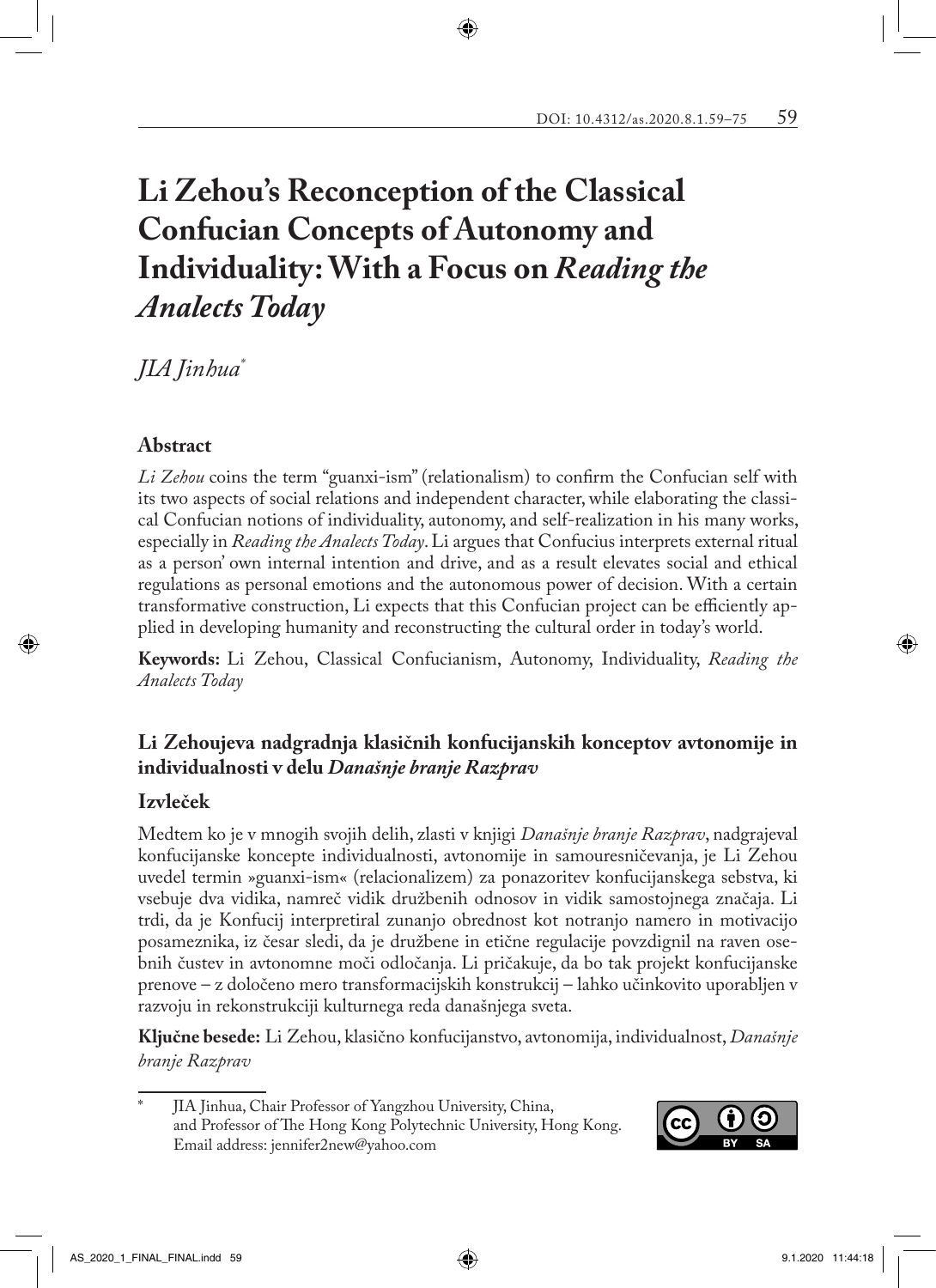# **Introduction**

Li Zehou was among the early scholars to notice the classical Confucian concepts of autonomy and individuality. He coins the term "guanxi-ism" 關係主義 (relationalism), promoting it as a reconception of classical Confucian ethics encompassing both human relationality and individuality, as well as social role obligations and personal autonomy. Li asserts that the core theme of the *Analects* is "learning to become a person" (*xue zuoren* 學做人; Li 2015, 192–93), in which a consummate person has come to realize both social responsibility and individual worth. In the preface to his *Lunyu jindu* 論語今讀 (*Reading the Analects Today*), Li summarizes three basic ideas of this classic: (1) a particular emphasis on the nurturing of human emotions, regarding emotion as the foundation, substance, and source of humanity and life; (2) an extreme emphasis on morality, integrating politics, ethics, and religion into one; and (3) a self-establishment of individuality and destiny in order to realize one's personal worth of existence (Li 1998, 18–21). Among the three, the first and the third concern the notions of individuality, personal psychology, autonomy, and self-realization.

During the nineteenth and twentieth centuries, a dominant opinion of scholarship was that Confucian ethics lacked the notions of self, individuality, subjectivity, autonomy, and free will. For example, Hu Shi 胡適 asserted that in Confucian ethics a person cannot exist independently, but is always subject to social relations (Hu 1919, 116). Liang Shuming 梁漱溟 also contended that Chinese society is relation-based (*guanxi benwei* 關係本位) and that "the biggest problem of Chinese culture is that the individual has never been discovered" (Liang 1974, 94, 260). Likewise, Herbert Fingarette opposed using the concept of self to discuss Confucian thought because Confucian ethics lacks the language of choice, responsibility, and subjectivity (Fingarette 1998, 18–36; 1979, 129–40. See also Hegel 1956, 120–21; Weber 1951, 241; Hansen 1972, 169–86; 1985, 35–56).

In recent decades, although a number of scholars have now confirmed the Confucian notion of self they still define it as being constituted mainly by relational roles, social responsibility, and communal values, rather than as describing a basically free, autonomous individual. For example, to A. C. Graham, although Confucius is very much concerned with individual choice, he "does not think in terms of choices between ends" but of simply spontaneously following the Dao as his intent and learning progresses, rather than the free choice of the individual will (Graham 1989, 27–28). Henry Rosemont, Jr. also believes that "Confucian selves are much less autonomous individuals than they are relational persons, persons leading lives integrated morally, aesthetically, politically, and spiritually; and they lead these lives in a human community" (Rosemont 2004, 62–63; 2015. See also Sun 2011; Ames 1991, 103–14).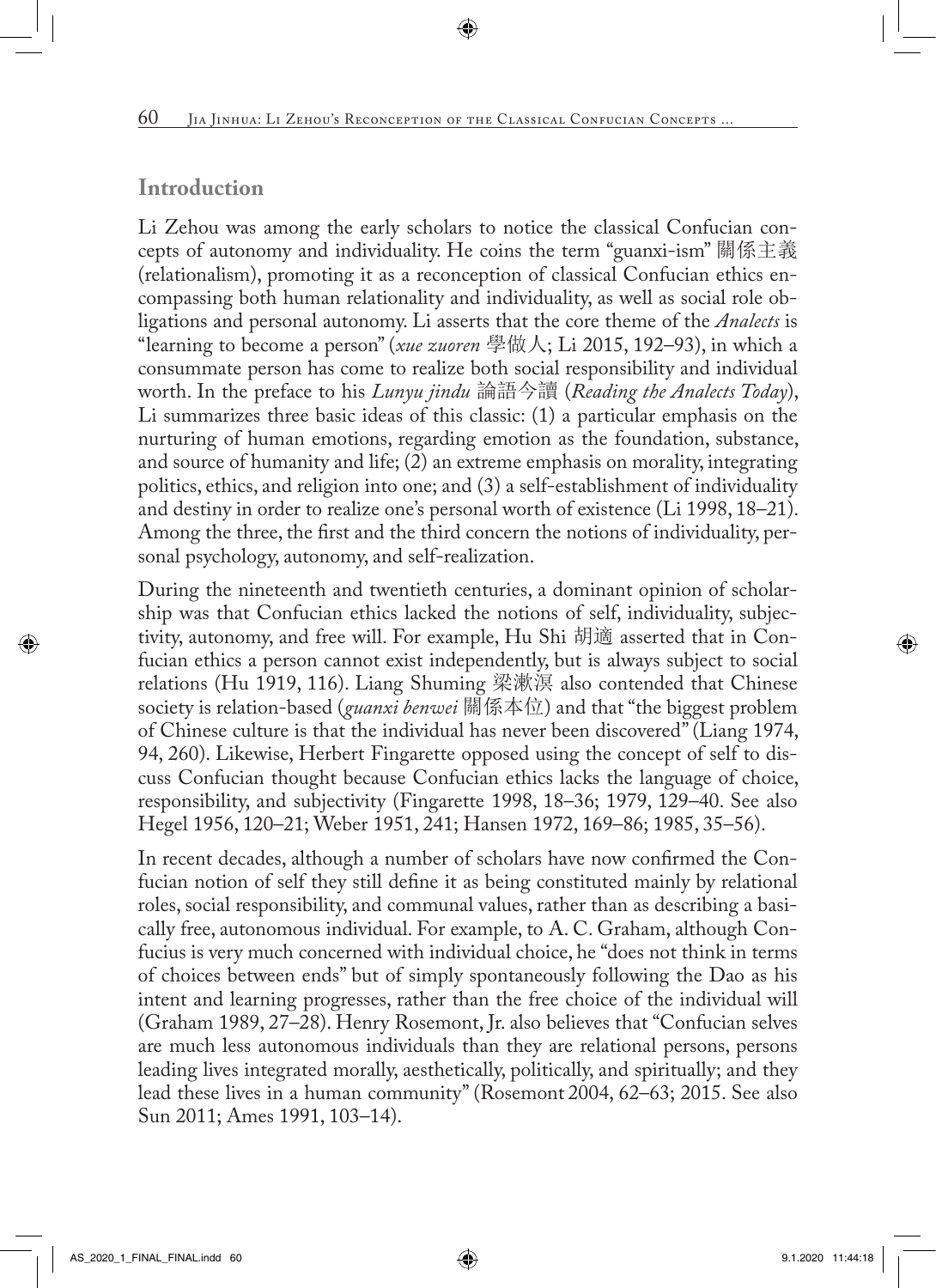Meanwhile, some scholars have found that Confucian ethics in fact advocates an organic relationship between the individual and society, and consider the two as interdependent and inseparable. For example, in Ambrose Y. C. King's opinion, Confucianism sees the individual as "a relational being endowed with a self-centered autonomy," with considerable social and psychological space for action and capable of shaping what kinds of relationships to have with others (King 1985, 57–70; 1992, 1–40). Yu Ying-shih 余英時 also indicates that Confucian ethics treats the individual as a whole being of reason, emotion, will, and desire; neither is the relational order forced on the individual from outside but rather it spontaneously emerges from within the individual (Yu 1989, 1–48). Heiner Roetz describes the Confucian moral person as a self-responsible, autonomous being who does more than simply fulfil assigned social roles and obligations (Roetz 1993, 149–84). Additionally, since the beginning of the twenty-first century, more and more scholars have applied the notions of self, autonomy, freedom, and individuality in a general sense for discussions of their presentation in Confucian ethics (see mainly Perkins 2002, 207–26; Shun 2004; Cheng 2004, 124–47; Brindley 2010; Chan 2014).

Against this background of scholarship, Li Zehou's plentiful, sophisticated discussion of classical Confucian notions concerning emotion, autonomy, individuality, and self-realization in his *Reading the Analects Today,* published in 1998 and absorbed from his many ideas presented in his works from the late 1970s to 1990s (Li 1979a; 1979b; 1981a; 1981b; 1985; 1987; 1989), appears both pioneering and inspiring in this regard. It therefore merits a detailed discussion.

## **Personal Emotions and Autonomous Decisions**

Herbert Fingarette emphasized the importance of *li* 禮 or ritual regulations while asserting the lack of an individual power of decision and "inner psychic life" in classical Confucian ethics: "The moral task is to make a proper classification, to locate an act within the scheme of *li*. … In short, the task is posed in terms of knowledge rather than choice." Here "proper classification" refers to the "ordering of names" (*zhengming* 正名), which is related to the "knowledge" of ritual regulations. Although Fingarette admits that Confucius talks about a kind of self that is "self-observing and self-regulating", he describes it as representing the impersonal Dao without any true subjective state (Fingarette 1998, 18–36; 1979, 45).

Li Zehou shares Fingarette's emphasis on the relationship between ritual and classical Confucian ethics; indeed, to a certain extent Li's discussion on the magic and ethical power of ritual regulations (customs, institutions, social order, and laws) develops Fingarette's viewpoint (Li 2015). On the other hand, Li also pays close attention to the Confucian self of emotions, subjectivity, and autonomy,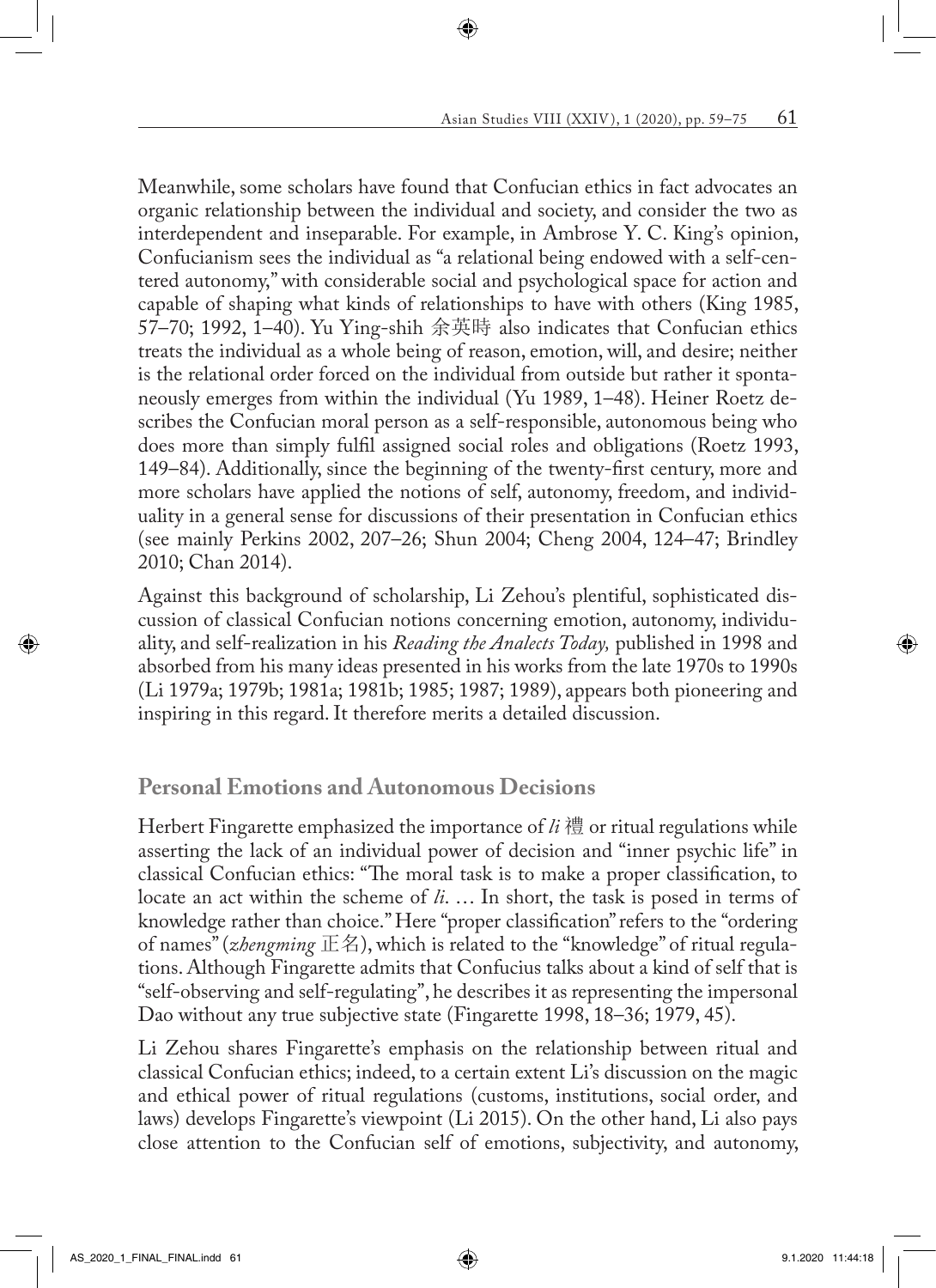indicating that one of Confucius' most important contributions is to root external ritual regulations in the internal psychology of *ren*  $\Box$ , which basically means to love people, or humaneness (Li 1985, 15–33; Jia 2016, 757–86). The integration of *li*/ritual and *ren*/humaneness in one's inner psychology thus forms what Li calls the emotio-rational formation (*qing-li jiegou* 情理結構) of classical Confucianism. As a result:

By obtaining this internal psychological grounding, ritual regulations become part of humanity. … The standards and commands given by the divine shift into internal human drives and consciousness, and service to the divine shifts into service to humans and to self. This transformation possesses epochal significance in the history of ancient Chinese thought.

禮由于取得這種心理學的內在依據而人性化, …由神的準繩命令變 而爲人的內在欲求和自覺意識, 由服從于神變而爲服從于人, 服從 于自己, 這一轉變在中國上古思想史上具有劃時代的意義. (Li 2015, 118–19; Li 2018c)

The divine authority and ritual regulations thus become the inner emotion, drive, and consciousness of the individual. These are no longer forced from external orders but arise from the internal will. The individual is changed from following Heaven/the gods to following his or her own intention. As a result, individual decisions, choices, and autonomous actions are required for implementing the practices of ritual.

Li Zehou takes Confucius' conversation about the ritual of mourning with his disciple Zai Yu  $\tilde{\mathcal{F}}$  as an important example of this. Zai Yu disagrees with the ritual of three years' mourning, claiming that a full year is long enough. Confucius asks if he is at ease with one year of mourning and Zai Yu replies yes. Confucius then tells Zai Yu that "if you feel at ease, do so by all means", while at the same time reprimanding him as "inhumane" (*buren* 不仁) because "a child ceases to be nursed by his parents only when he is three years old. … Was Zai Yu not given three years' love by his parents?"1 (17.21*;* Lau, 1979*).* Li Zehou contends that Confucius directly explains the ritual of three years' mourning as an emotional and rational self-awareness that repays the parents' unconditional love for their children, as well as displaying the children's sincere love for their parents. Here the key word is *an* 安, or at ease, which refers to personal emotions and feelings but is also established on rational knowledge, as seen in the reciprocal care between parent and child. Confucius thus interprets the external ritual regulations as the individual's internal intentions; elevates the rigid, coercive regulations to the individual's conscious

<sup>1</sup> Translations of the *Analects* in this article are adapted from D. C. Lau's.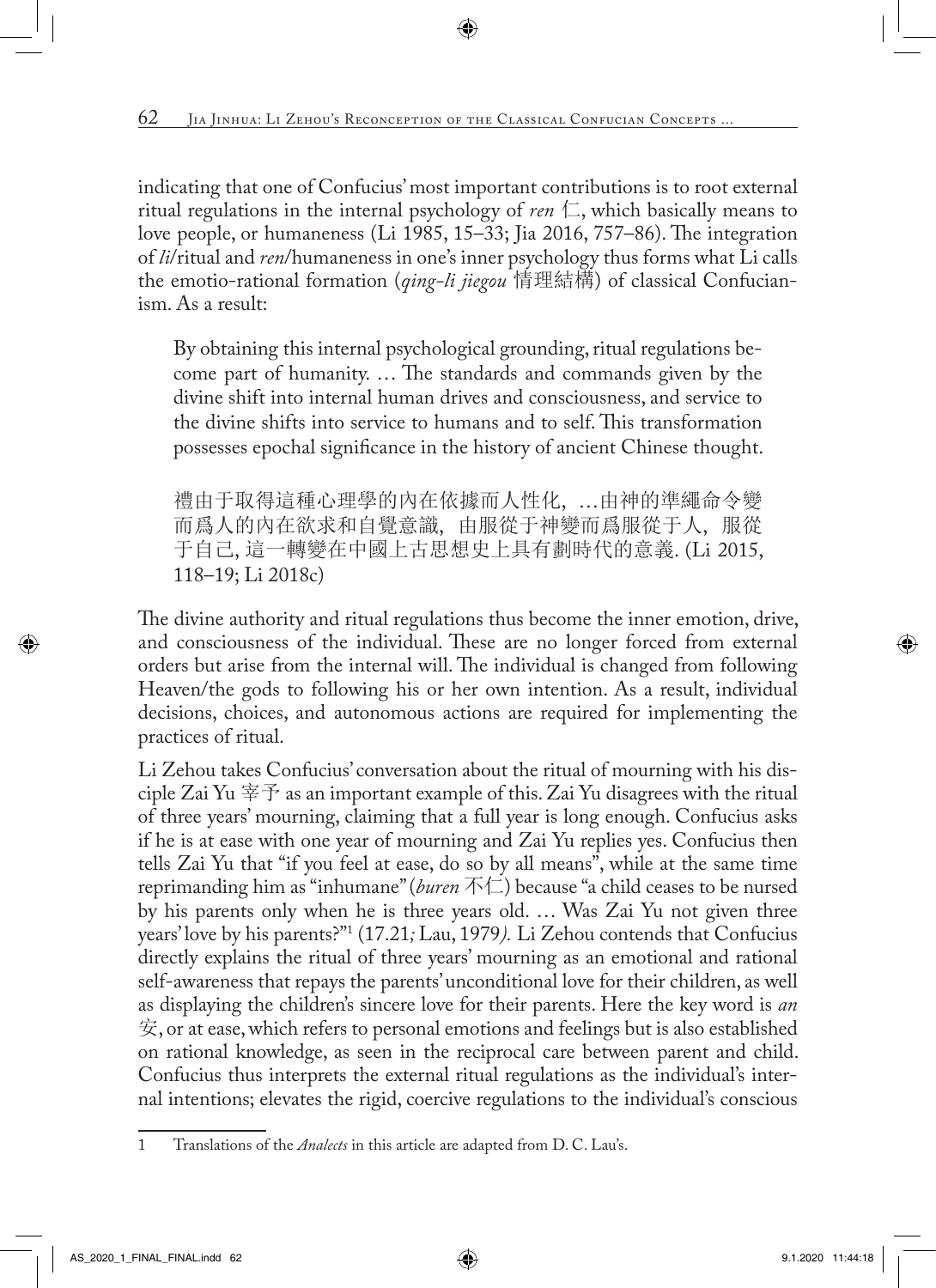concepts and autonomous decisions; and changes the religious, mysterious rituals into the individual's daily emotions and life experience. In this way, ethical regulations and psychological intentions are unified, and rituals are humanized because they have acquired psychological grounding (Li 1985, 18–22; 1998, 407–8).

Likewise, when interpreting Confucius' famous phrase, "to return to ritual regulations through mastering oneself, this is humaneness" (12.1), Li Zehou indicates that *ren* or humaneness is neither natural human desire nor a "Heavenly principle" (*tianli* 天理) that overcomes or extinguishes human desire; rather, it is the mastering of oneself to make one's words and acts conform to *li*/the ritual regulations that produce *ren* or the emotion of humanity. It is both humankind's historical achievement and the individual's psychological formation, and both a cultural-regulating scheme (human culture) and individual autonomous drive (humanity). As a result:

Confucius transfers the practice of an external ritual institution into an internal drive and intention, and integrates reason and drive to become the specific process of emotion (humanity, i.e. *ren*).

孔子將實踐外在禮制化爲內心欲求, 融理欲于一體而成爲情 (人 性, 即仁) 的具體過程*.* (Li 1998, 270)

The same integration of reason, drive, emotion, and will by the individual self, Li further indicates, is also present in Confucius' many other teachings; for instance, "Enacting humaneness occurs through oneself " 為仁由己 (12.1); "I desire to be humane, and humaneness arrives" 我欲仁, 斯仁至矣 (7.30); "A determined humane person does not seek to preserve one's life at the expense of damaging humaneness, but rather sacrifices one's life to achieve humaneness" 志士仁人, 無求 生以害仁, 有殺身以成仁 (15.9); and "The Three Armies can be deprived of their commander, but even a common man cannot be deprived of his will" 三軍可奪帥 也, 匹夫不可奪志也 (9.26; Li 2015, 194–98). In these expressions, Confucius ascribes to the individual the capacity of acting autonomously under the individual's own drive, will, and moral principles, independent of consequential considerations or external controls and forces.

In *Reading the Analects Today*, Li Zehou mainly uses the terms "individual freedom" (*geti ziyou* 個體自由), "individual autonomy" (*geti zizhu* 個體自主), or "psychological freedom" (*xinli ziyou* 心理自由) to signify the exercise of individual autonomy. In other works, and especially in recent years, Li has also used the term "free will" (*yizhi ziyou* 意志自由) for this signification. He explains that his use of free will is related to Kant's definition but has also been revised on classical Confucian grounds.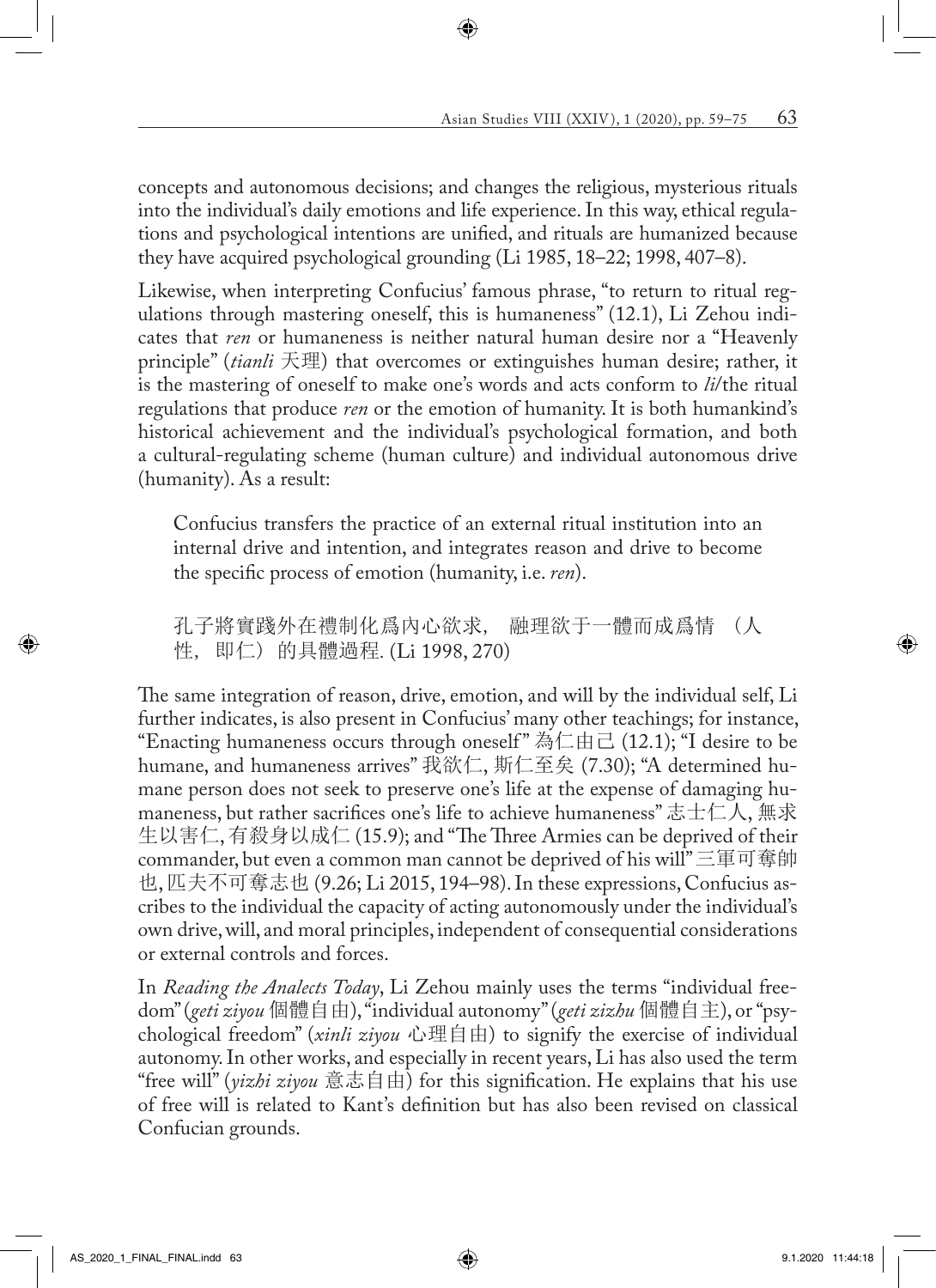Kant describes the will both as practical reason that fulfils an end and as a faculty that produces rational action (Korsgaard 1996, 163; Li 2018a, 230–35). Like Kant, Li Zehou also emphasizes that the Confucian notion of free will is characterized by the governance of reason:

I have repeatedly mentioned that the emotio-rational formation of moral psychology is characterized by the governance of reason. This can be seen where Confucius describes the great virtue of "humaneness" as "mastering oneself and returning to ritual regulation", which involves the categorical imperative of reason. Therefore, in terms of the psychological character of morality, Confucius and Kant are entirely in line with one another on this major point.

道德心理的情理結構我已反復講了, 就是以理性主宰爲特徵, "克己 復禮爲仁", 克己復禮就是理性的絕對命令. 因此作爲道德的心理特 徵, 孔老夫子與 Kant 在這一要點上完全一致. (Li 2015, 195)

Within the emotio-rational structure of moral psychology, reason governs individual emotions and desires through the exercise of free will. Confucius explains "mastering oneself and returning to ritual regulation" as *ren*/humaneness, which emphasizes the self-coercion of Kant's categorical imperative.

On the other hand, Kant's notion of free will is related to his epistemology that separates intelligence and reason from sensibility and emotion, *a priori* moral principles from historical, empirical factors of human psychology, and the noumenal from the phenomenal. He distinguishes the intelligible character of freedom from its empirical character, the former being the spontaneity of understanding and autonomy of the will, the latter being the receptivity of the sensibility and heteronomy of the will. In other words, we can gain full free will only in the "noumenal" world, not in the phenomenal one (Wood 1984, 73–101; Li 2018a, 230–34). In contrast, however, Li Zehou stresses the importance of emotion and how it is integral to reason in the Confucian notion of free will, thus differing from Kant:

Confucius also famously states, "Humaneness is to love people". This statement clearly emphasizes emotions. Likewise, while "mastering oneself and returning to ritual propriety" stresses rationality, the totality of Confucius' teachings regarding "humaneness" ultimately focuses on the formation of humanity's emotio-rational structure, within which both emotion and rationality are integral. This differs from Kant's exclusive focus on the supremacy of reason. Kant's reason is above and beyond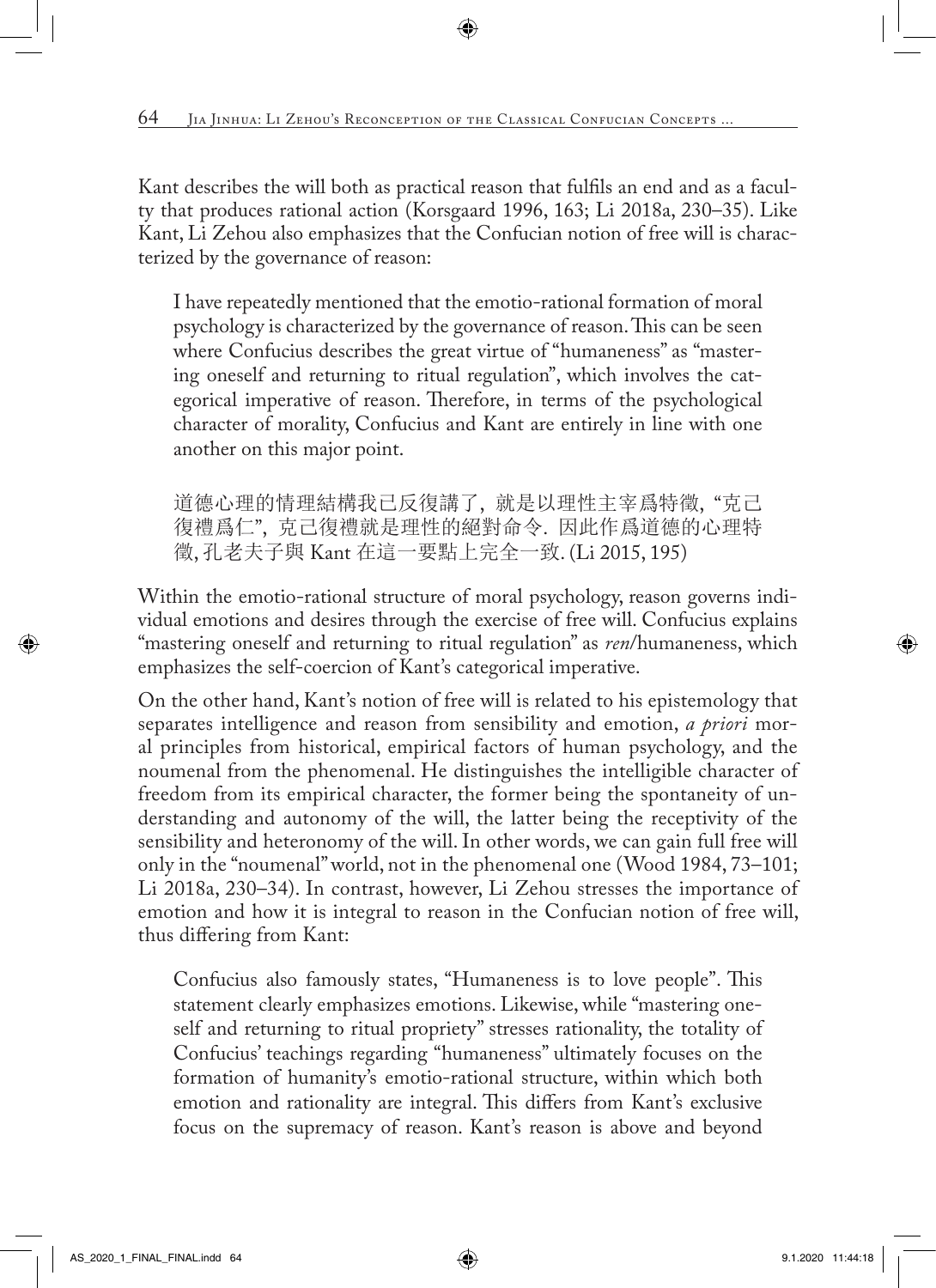humankind, whereas Confucius' "emotio-rational formation" belongs only to humankind. This is their fundamental difference.

孔子還有 "仁者愛人" 的著名回答, 這個回答所突出的, 確是情感, 有 如 "克己復禮" 的回答側重理性. 但總括孔子對 "仁" 的衆多回答, 其 最終歸結仍在塑建既有情又有理的人性的情理結構, 而不同于Kant 只講理性至上. Kant的理性是超于和高于人類的, 孔夫子的 "情理結 構" 是專屬人類的. 這就是根本的不同. (Li 2015, 195–96)

Therefore, the free will of the Chinese tradition is full of emotion and content, unlike Kant's free will of universal legislation but without content, as criticized by Hegel.

所以中國傳統的自由意志充滿情感和內容, 而不同于爲Hegel所批評 的康德那雖普遍立法却無內容的自由意志 (Li 2018b, 14).

"Free will" lies not in a Heavenly principle, but rather in the human heart-mind.

这自由意志不在天理, 而在人心. (Li 2011, 5).

Thus, first, the Confucian free will is filled with moral emotion, with the core notion of *ren*/humaneness stressing the emotion of loving people. Second, *ren*/ humaneness also integrates emotion with reason to form one's individual moral psychology. Third, the Confucian religio-rational formation is historically and culturally relative, exclusively belonging to human experience. Therefore, in contrast to the Kantian universal legislative of "formal" free will, the Confucian free will is emotional, rational, substantive, and personal. For example, Li Zehou elaborates the description of "[Confucius] keeps working towards his goal while knowing it is hopeless to success" 知其不可而爲之 in the *Analects* (14.38) as follows:

"Knowing it is hopeless to success" is an understanding [of the reality], while "still working towards one's goal" is to make efforts without calculating the result of success or failure, showing the understanding of ethical "noumenon" higher than phenomenal world and the dignity of human without submitting to causality.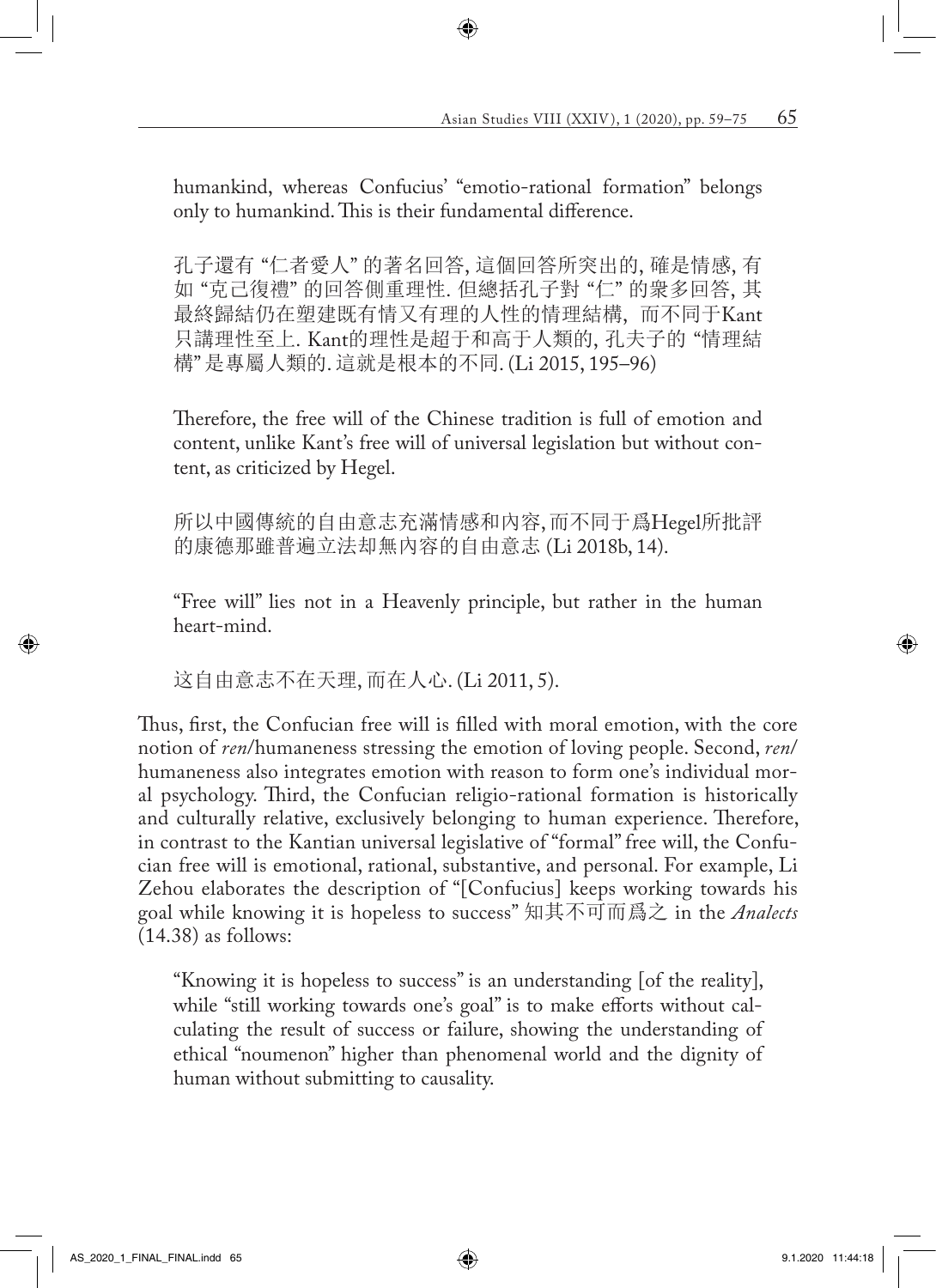"知其不可" 是認識, "而為之" 則是偏偏不計較成敗因果而去做, 正顯 示倫理"本體" 高于現象界的認識, 顯示了人的尊嚴, 不屈從于因果的 自由 (Li 1998, 417).

The individual rationally estimates the reality of arduous circumstances in their life journey but still makes great efforts to overcome difficulties, thus showing their free will of not yielding to Heaven's mandate.

From Li Zehou's discussion of the relationship between *li*/ritual regulations and *ren*/humaneness, we can draw three key arguments of his. First, Li argues that Confucius internalizes external ritual regulations to within the individual to become humaneness, as a result providing the grounding of the individual's "inner psychic life" for implementing the moral tasks of the ritual regulations and relational social order. Second, according to Li, in the *Analects ren* is a kind of moral-rational emotion of loving people, representing fundamental humanity; it is universal but also personal at the same time, because it starts with people's specific feelings of love toward their parents as well as their rational drive to repay them. Finally, Li contends that the individual makes the autonomous decision to practice *ren* or not and to become a humane person or not based on their own emotions, drives, reasons, and free will. In the example of three years' mourning, Zai Yu feels "at ease" about not implementing the ritual and so chooses to be "inhumane", while Confucius determines on the opposite decision. These arguments thus insightfully reveal some fundamental conceptions of classical Confucianism with regard to the ethical categories of morality, humanity, emotion, reason, and individual autonomy.

In several other passages of the *Analects*, Li Zehou again looks into the depth and detail of Confucius' words to reveal the implied concept of personal independency, particularity, and autonomy. For example:

The master says, "… A man good enough as a partner in a common stand need not be good enough as a partner in the exercise of flexibility".

子曰*: "…*可與立, 未可與權*"* (9.30)*.*

As is well-known, "jing" 經 and "quan" 權 are paired concepts in Chinese intellectual history. Li Zehou explains jing as principle and quan as flexibility, contending that *jing*/principle is a universal law that cannot be changed, while quan/flexibility is related to individuality and personal autonomy, and thus the ability to undertake free and flexible decisions and practices. Classical Confucianism does not emphasize absolute imperatives and principles that never change, but instead stresses the integration of constancy and change, and principle and flexibility. Furthermore, Confucius says he differs from a number of virtuous hermits and officials because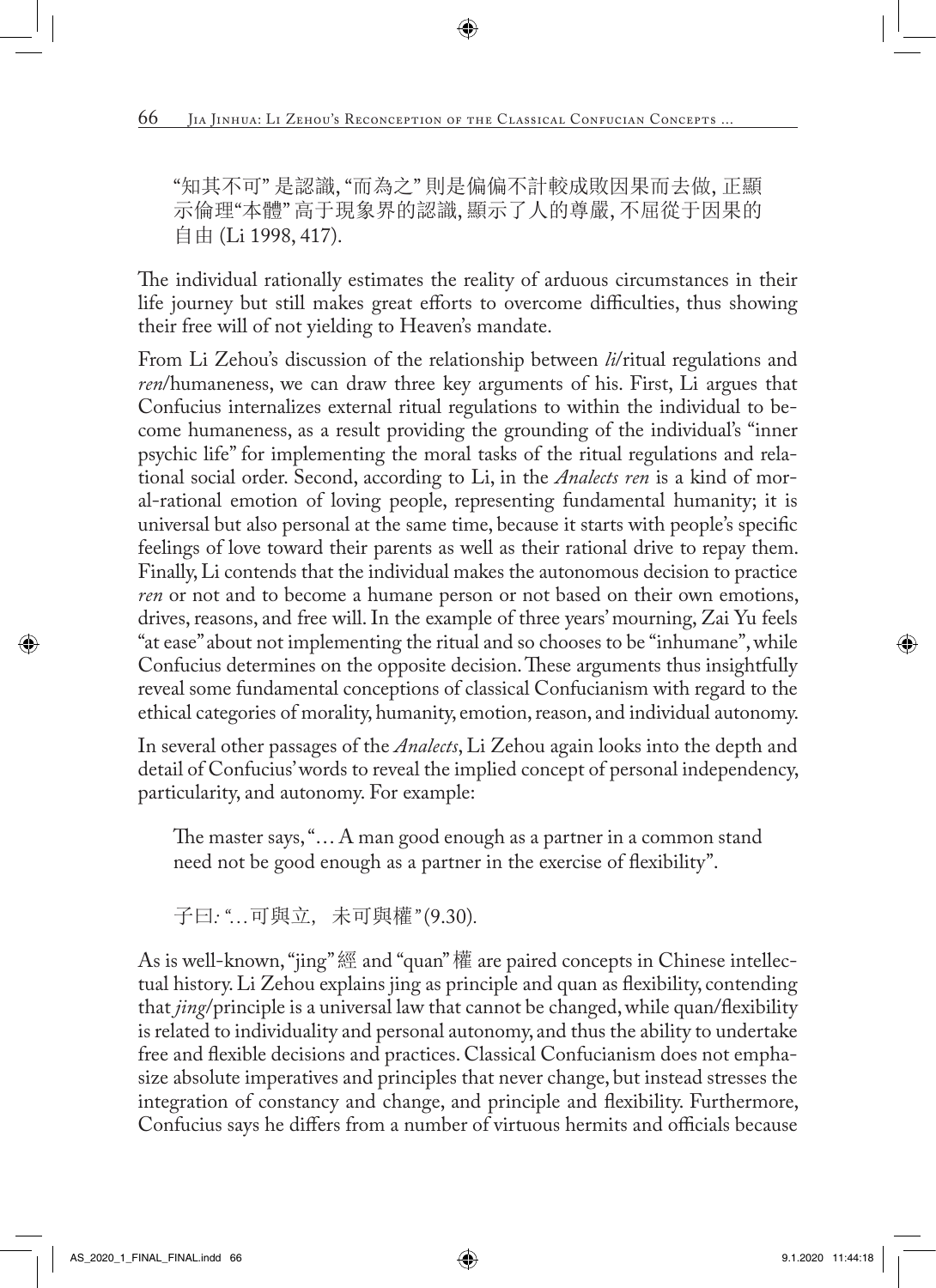he has "no preconceptions about the permissible and the impermissible" (*wuke wu buke* 無可無不可; 18.8). Li comments that this also displays Confucius' flexibility and particularity in making his own personal decisions and choices. Some additional examples from the *Analects* are as follows:

The master says, "The gentleman agrees with others without being an echo. The small man echoes without being in agreement*"*.

子曰*: "*君子和而不同*,* 小人同而不和*"* (13.23)*.*

The master says, "The gentleman is conscious of his own superiority without being contentious, and comes together with other gentlemen without forming cliques.*"*

子曰*: "*君子矜而不爭,群而不黨*"* (15.22)*.*

The master says, "The gentleman enters into associations but not cliques; the small man enters into cliques but not associations."

子曰*: "*君子周而不比*,* 小人比而不周*"* (2.14)*.*

For the three expressions concerning a gentleman's right acts—"agrees with others without being an echo", "comes together with other gentlemen without forming cliques", and "enters into associations but not cliques"—Li explains these as Confucius' emphasis on cultivating individual particularity and independency in order to maintain social and relational harmony.

**The Ideal Personality and Self-Realization**

In the early 1980s, Li Zehou had already listed "individual personality" (*geti renge* 個體人格) as one of the five components of Confucius' conception of *ren*/humaneness (Li 1980, 87–89; 1985, 25–29). Later, he further defined the Confucian program of constructing the ideal personality through self-cultivation as the practice of the "inner sage" (*neisheng* 內聖) or "religious morality" (*zongjiaoxing daode*  宗教性道德), in contrast with the practice of the "outer king" (*waiwang* 外王) or "social morality" (*shehuixing daode* 社會性道德). Li also reinterprets Confucius' "knowing Heaven's mandate" (*zhiming* 知命) and Mencius' "standing on Heaven's mandate" (*liming* 立命) as overcoming one's individual destiny and self-realization of personal worth.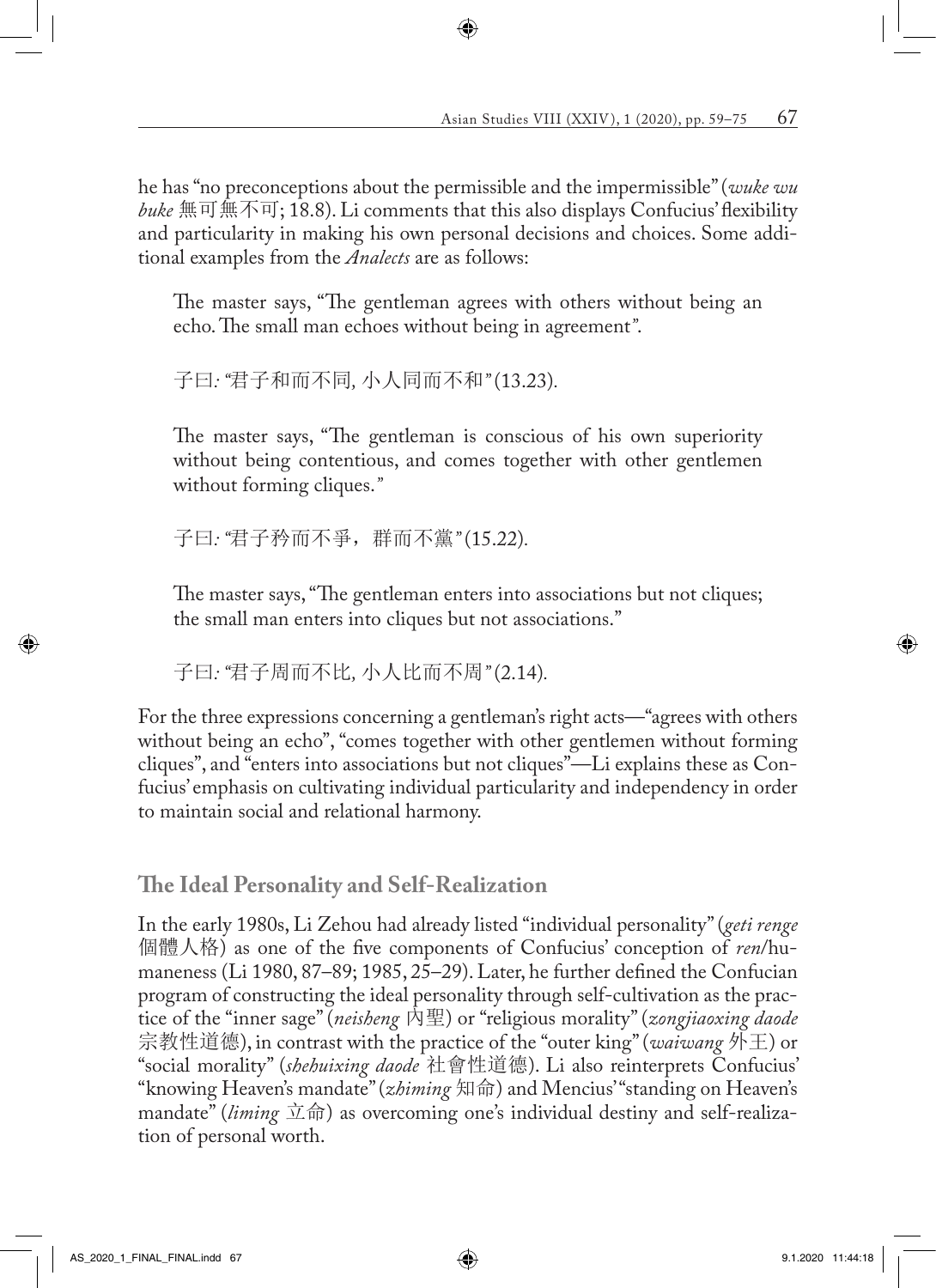Li Zehou argues that when Confucius roots external ritual regulations in the internal psychology of humaneness during the late Spring and Autumn periods, when the Zhou ritual starts to collapse, he is in fact entrusting the historical mission of restoring the institution of ritual to members of the aristocracy. To fulfil this mission, a *junzi* 君子 (literally "lord's son") must learn and cultivate himself to attain the ideal personality of humaneness. As Confucius says:

A humane person helps others to take their stand if he himself wishes to take the stand, and helps others to accomplish if he himself wishes to accomplish.

夫仁者已欲立而立人, 己欲達而達人 (6.30).

Or as Zengzi says:

A gentleman must be strong and resolute, for his burden is heavy and the road is long. He takes humaneness as his burden. Is that not heavy? Only with death does the road come to an end. Is that not long?

士不可不弘毅, 任重而道遠. 仁以爲己任, 不亦重乎? 死而後已, 不亦 遠乎? (8.7)

Humaneness is thus both a social obligation and an autonomous choice, both the ideal personality and an individual act. It is to love and help others unconditionally, and at the same time complete the nurturing of one's individual personality and realize one's individual worth. As a result, both the individual and group reach perfection and elevation. Li Zehou contends that the personality of humaneness established by Confucius replaces the image of the religious saint while possessing the same strength and function, which in turn greatly promotes personal autonomy and independency. Following this ideal model, later Confucians always emphasized self-cultivation, or the "inner sage", as the foundation of governing the state, or the "outer king". Indeed, numerous Confucian scholars have practiced self-cultivation and pursued becoming a consummate person throughout their lives. This is the religious morality of Confucianism, which functions quasi-religiously in order to remove secular dirt from determined scholars. Here again we see that in Confucian ethics, social, relational persons are also dynamic individuals who actively construct their own and others' roles and personalities. This construction is not simply an action of following the Dao, but rather requires great strength in individual will, determination, and practice.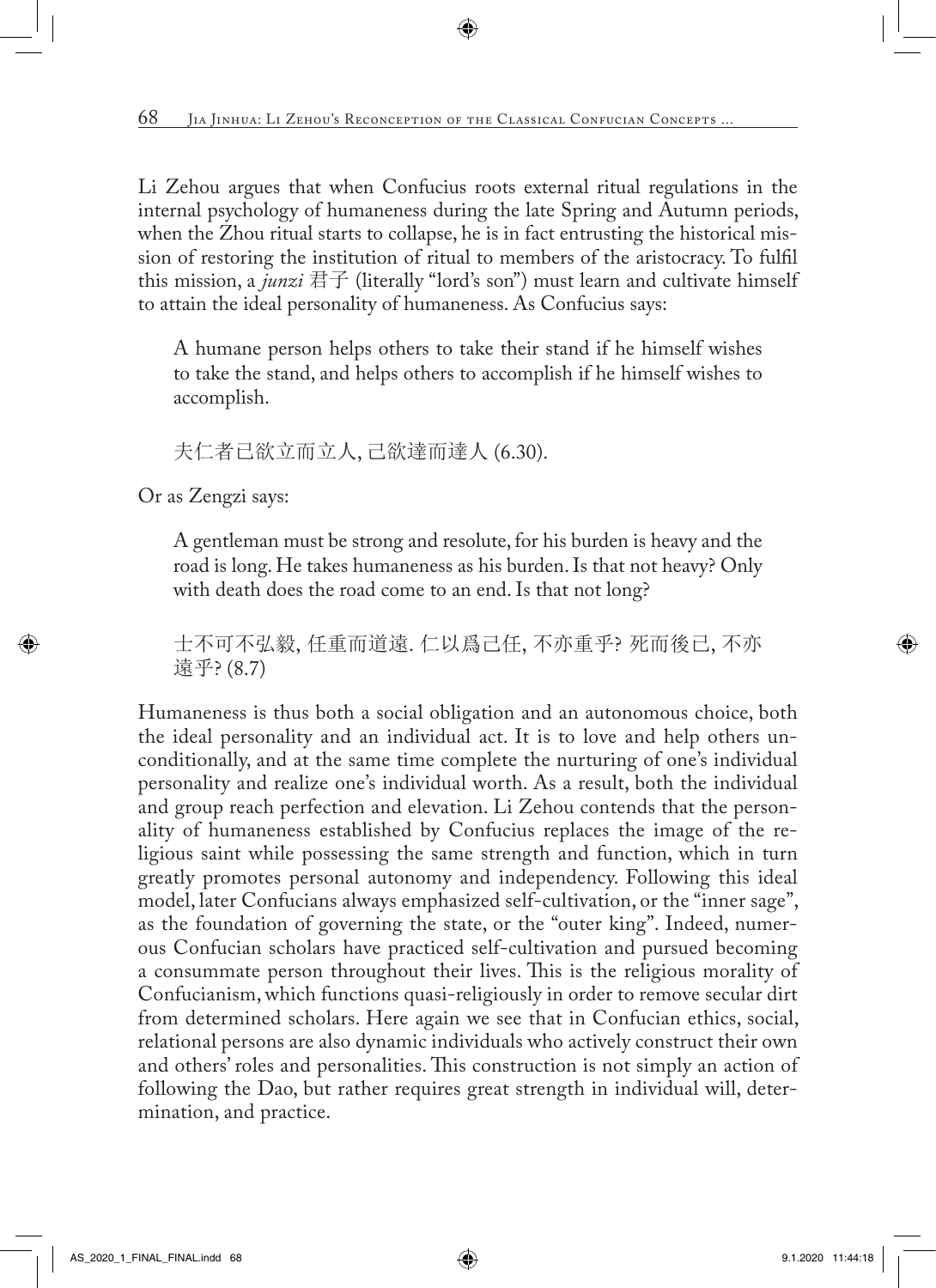Confucius himself sets up an example for such self-cultivation of the ideal personhood. His famous self-reflection on life's stages describes the progressive process of his pursuing and becoming a consummate person (2.4). Among these stages, the central point is knowing Heaven's mandate at age fifty. Before this point, all his efforts in learning and practicing were making gradual progress toward this knowledge; after this point, all his free yet rational feelings and ideas were the outcomes of this knowledge. As for the implications of "knowing Heaven's mandate", both traditional and modern scholars have developed numerous interpretations, and controversies over whether it concerns a moral Heaven or amoral fate, and prescriptive/normative or descriptive dimensions, have continued (see mainly Ruan 1982, 1: 211–36; Feng 1948, 44–47; Fu 2000, 2: 499–666; Tang 1957, 1–33; Miyazaki 1963, 81–104; Xu 1969; Mori 1971; Schwartz 1985, 117–27, 285–90; Hall and Ames 1987, 206–7; Eno 1990, 249–50; Slingerland 1996, 567–81; Shun 2000, 77–88; N. Chen 1997a, 495–520; 1997b, 323–59).

For his part, Li Zehou has offered his own interpretation of Confucius' "knowing Heaven's mandate" together with Mencius' "standing on Heaven's mandate". He explains "Heaven's mandate" as personal destiny, which is determined by contingency (*ouranxing* 偶然性) beyond human knowledge and imagination, and argues that "knowing Heaven's mandate" refers to a person's power to decide and control his/her own destiny:

Knowing and revering Heaven's mandate should not be explained as an external imperative or government. It should be understood as cautiously and reverently bearing all external contingencies, "without complaining to Heaven and people". Going through various difficulties and hazards in one's life journey, one establishes one's own necessity without the cost of autonomy. In this way, one is conscious of one's finitude but is at the same time using it to resist, commit, and establish. This is standing on destiny, correct destiny, and knowing Heaven's mandate. "At fifty I knew Heaven's mandate" means the completion of this kind of commitment and establishment, that is, one thoroughly controls one's destiny.

知天命畏天命便不釋爲外在的律令或主宰, 而可理解爲謹慎敬畏地 承擔起一切外在的偶然, "不怨天不尤人", 在經歷各種艱難險阻 的生活行程中, 建立起自己不失其主宰的必然. 亦既認同一己的有 限, 却以此有限來抗阻, 來承擔, 來建立, 這也就是立命, 正命和 知天命. "五十而知天命" 著意在這種承擔和建立的完成, 即一己 對命運的徹底把握*.* (Li 1998, 53)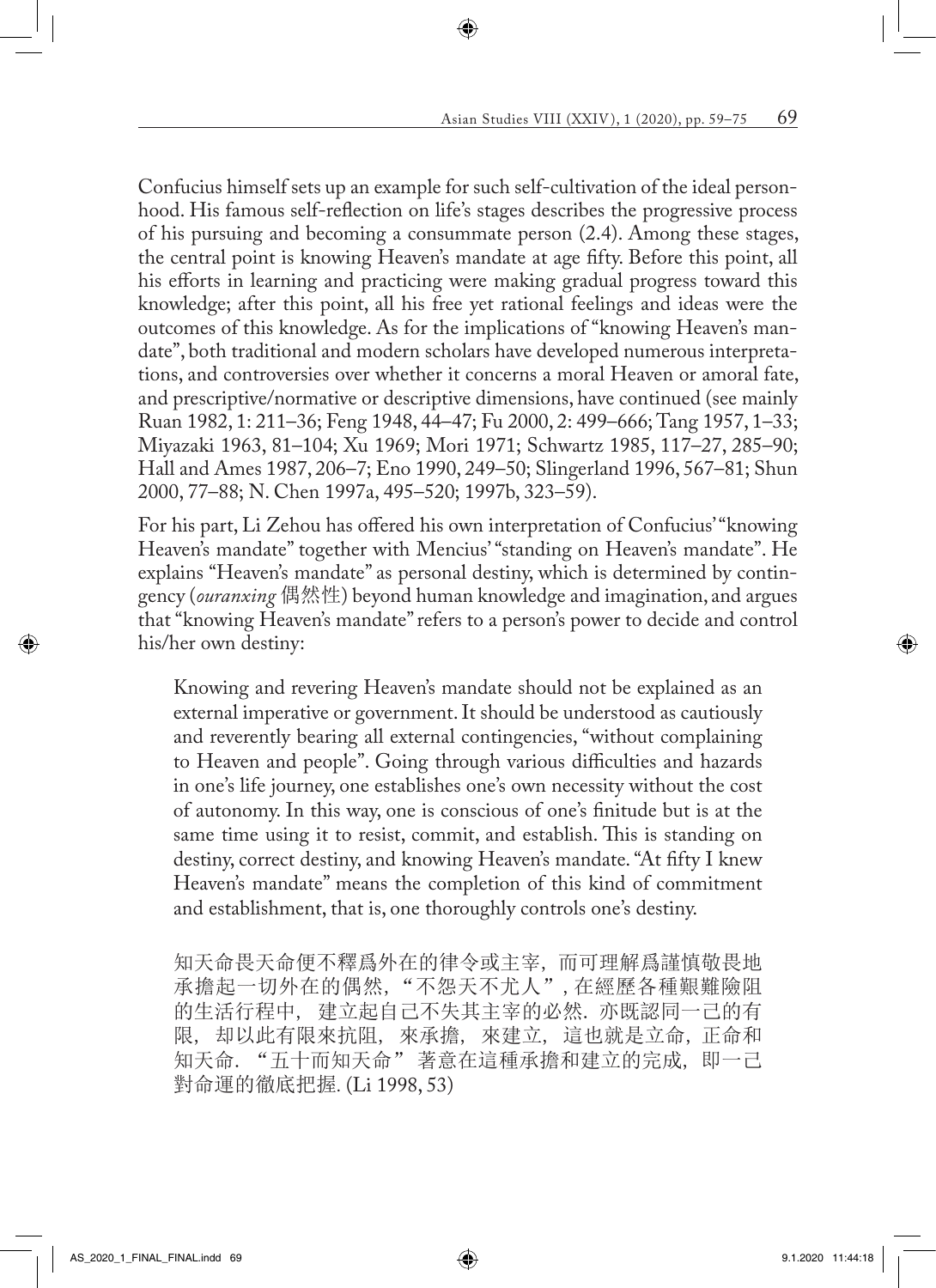Although views may differ about explaining destiny as contingency, Li's interpretation of "knowing Heaven's mandate" as a person's power and effort to decide and control his or her own destiny is insightful. Li argues that in Confucius' statement, to revere and know Heaven's mandate/personal destiny is not to submit and yield to it. Rather, it is a deep consciousness of one's own existence and its limits, finitude, and difficulty; from the basis of this consciousness one cherishes the worth, meaning, and mission of one's life and strives to realize it so that eventually one controls one's own destiny, as Mencius' notion of "standing on/establishing Heaven's mandate" expresses more clearly. Therefore, the Confucian view of Heaven's mandate is two-sided: on the one hand revering the unpredictable future and one's destiny, and on the other believing in one's own strength, effort, and capacity to exert significant control over that destiny. This two-sided view has long been the common understanding and practice of the Chinese people, as vividly presented in well-known sayings such as "Doing one's utmost while listening to Heaven's mandate" (*Jin renshi er ting tianming* 尽人事而听天命), "Knowing it is hopeless to succeed but still working toward one's goal" (*Zhi qi buke er weizhi* 知其不可而為之), and "The efforts lies with man while the outcome lies with Heaven" (*Moushi zairen, chengshi zaitian* 謀事 在人, 成事在天; Li 1998, 277).

Li Zehou's argument can be further elaborated. The Qing scholar Sun Qifeng 孫奇逢 (1584–1675) insightfully indicated that Confucius' knowing Heaven's mandate was in fact Confucius' knowing himself (Yang 1985, 22). Through decades of diligently learning, cultivating, and practicing, at age fifty Confucius knew clearly his own disposition, intelligence, abilities, knowledge, moral virtue, social roles and obligations, and, most importantly, the socio-historical mission he had chosen to undertake. This notion of self-knowing was later correctly seized on by the author(s) of the Guodian 郭店 manuscript *Zun deyi* 尊德義 in saying: "There are those who know themselves but don't know [Heaven's] mandate, whereas there is never someone who knows [Heaven's] mandate but does not know himself" 有知己而不知命者, 亡知命而不知己者 (Chen W. 2009, 213).

Heaven's mandate represents the cosmic authority; knowing and following Heaven's mandate means to conform to external authority. The significance of Confucius knowing Heaven's mandate lies in that, by changing the subject to be known from Heaven to himself, the cosmic authority is transferred to become the internal, individual authority that motivates one to choose, determine, and act. Thus, under the surface of Heaven's mandate lies a self-empowering and self-realizing agent who determines his own course of life.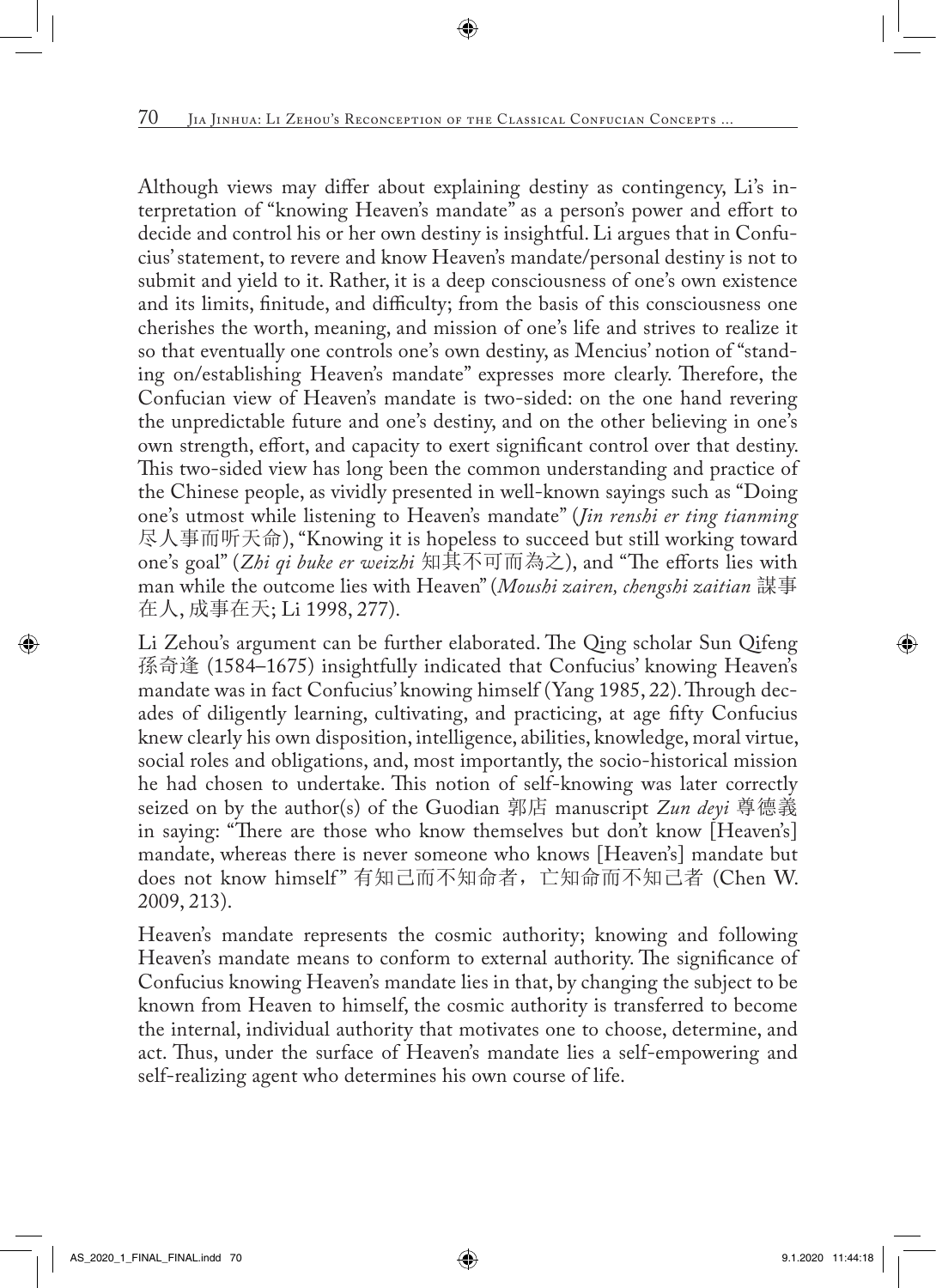# *Concluding Remarks*

Classical Confucian ethics emphasizes both ritual/ethical regulations and personal emotion and power of decision, as well as both social/relational obligations and individual autonomy and realization. During the 1980s and 1990s, while most scholars focused on the social values of Confucian ethics, Li Zehou confirmed the Confucian self with its two aspects of social relations and independent character, while elaborating the classical Confucian notions of individuality, autonomy, and self-realization in his many works, especially in *Reading the Analects Today*. Li argues that Confucius interprets external ritual as a person' own internal intention and drive, and as a result elevates social and ethical regulations as personal emotions and the autonomous power of decision. *Ren*/ humaneness, the core notion of Confucian ethics, is an emotio-rational formation of humanity, which is both governed by the rationality of ethical obligation and integrated with individual emotion, and the ideal personality of loving and helping other people. Through self-cultivation and practice, individuals can control their own destiny and realize their own personal worth by contributing to social and historical progress.

In addition to the term *guanxi-ism*, denoting both meanings of human relationality and individuality, as mentioned at this article's beginning, Li Zehou has also coined other novel, paired terms, such as emotio-rational formation, religious morality and social morality, ethics and morality, and subjectality (*zhutixing* 主 體性) and subjectivity (*zhuguanxing* 主觀性; Li 1999, 174–83). In doing so he has reconceptualized the Confucian project of cultivating the ideal personality through integrating social values with individual worth, ethical regulations with autonomy, and relational obligations with personal realization.

With a certain transformative construction, Li expects, this Confucian project can be efficiently applied in developing humanity and reconstructing the cultural order in today's world. On the one hand, it stresses each person's emotions, autonomous decisions, free development, and self-realization; on the other, it revises modern liberalism's over-projection of the "atomic individual" and absolute freedom while ignoring social and community interests. Externally it can inspire us to build social harmony and interpersonal care based on individual rights and interests; internally it can guide us to foster personal emotions, character, and humanity (Li 2014, 105–7, 113–17). In the end, "everything, including ethics and morality, eventually completes in the individual"一切包括倫理道德 最終歸結于個體 (Li 2017, 379), who can thus become fully human through the Confucian project of "person making" (Hall and Ames 1987, 114–25).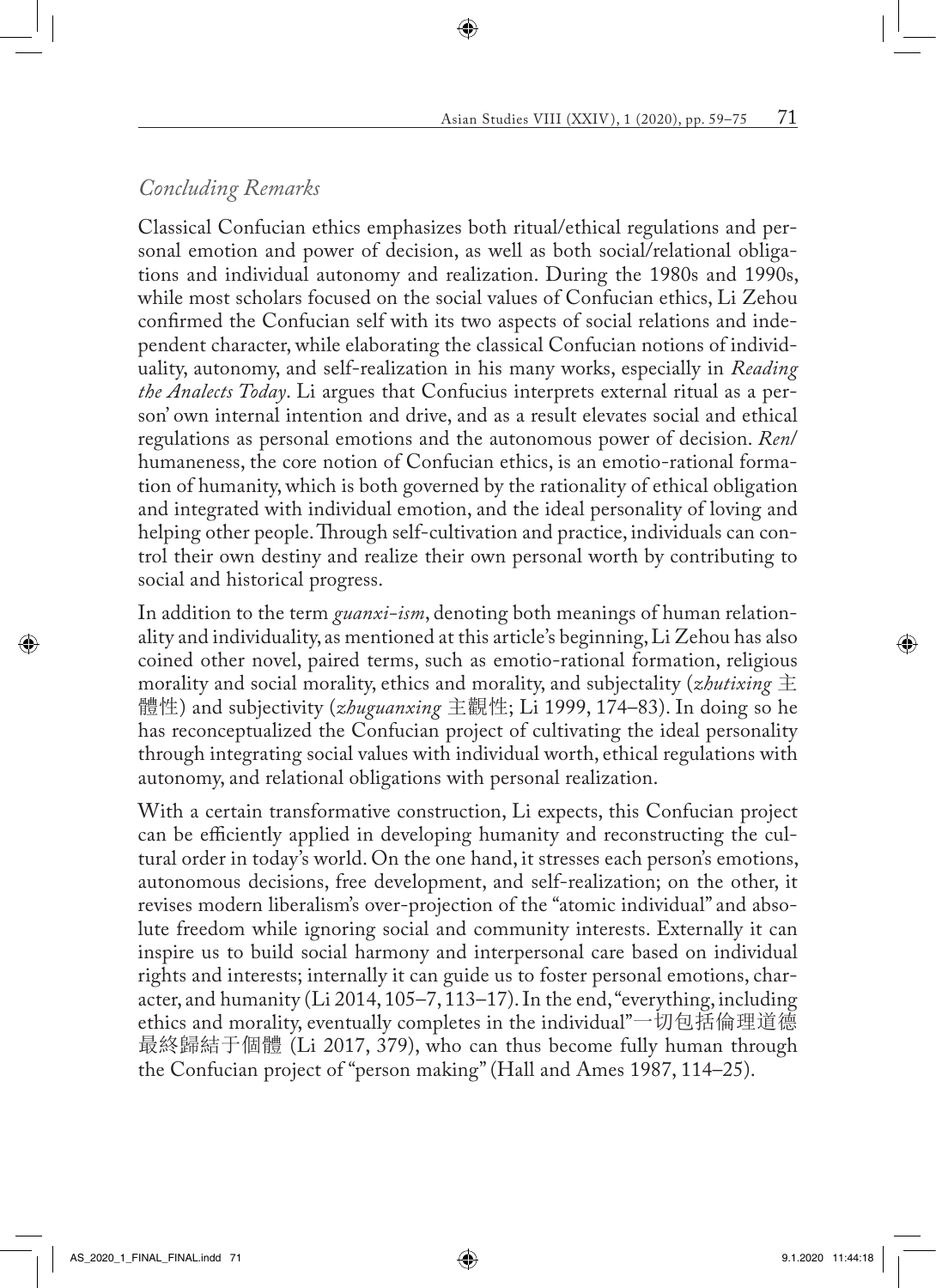#### *References*

- Ames, Roger T. 1991. "Reflections on the Confucian Self: A Response to Fingarette." In *Rules, Rituals, and Responsibility: Essays Dedicated to Herbert Fingarette,* edited by Mary I. Bockover, 103–14. Chicago: Open Court.
- Bockover, Mary I., ed. 1991. *Rules, Rituals, and Responsibility: Essays Dedicated to Herbert Fingarette*. Chicago: Open Court.
- Brindley, Erica F. 2010. *Individualism in Early China: Human Agency and the Self in Thought and Politics*. Honolulu: University of Hawai'i Press.
- Chan, Joseph. 2014. *Confucian Perfectionism: A Political Philosophy for Modern Times.* Princeton and Oxford: Princeton University Press.
- Chen, Ning. 1997a. "The Concept of Fate in Mencius." *Philosophy of East and West*  47 (4): 495–520.
	- ———. 1997b. "Confucius' View of Fate (Ming)." *Journal of Chinese Philosophy*  24 (3): 323–59.
- Chen, Wei 陳偉 et al., eds. 2009. *Chudi chutu Zhanguo jiance [shisi zhong]* 楚地出 土戰國簡冊 (十四種) (*Fourteen Bamboo Manuscripts Excavated from the Chu State of Warring States*). Beijing: Jingji kexue chubanshe.
- Cheng, Chung-ying. 2004. "A Theory of Confucian Selfhood: Self-Cultivation and Free Will in Confucian Philosophy." In *Confucian Ethics: A Comperative Study of Self, Autonomy, and Community*, edited by Kwong-loi Shun and David B. Wong, 124–47. Cambridge: Cambridge Unicersity Press.
- Eno, Robert. 1990. *The Confucian Creation of Heaven Philosophy and the Defense of Ritual Mastery.* Albany: State University of New York Press.
- Feng, Youlan 馮友蘭. 1948. *A Short History of Chinese Philosophy*. Translated and edited by Derk Bodde. New York: Free Press.
- Fu, Sinian 傅斯年. 2000. "Xingming guxun bianzheng 性命古訓辨證 (Examination of Ancient Interpretations on Xing and Ming)." In *Fu Sinian quanji* 傅 斯年全集 *(Collected Works of Fu Sinian),* vol. 2: 499–666. Changsha: Hunan jiaoyu chubanshe.
- Fingarette, Herbert. 1979. "The Problem of the Self in the *Analects*." *Philosophy of East and West* 29 (2): 129–40.
- ———. 1998. *Confucius: The Secular as Sacred.* Long Grove, IL: Waveland Press.
- Graham, A. C. 1989. *Disputers of the Tao*. La Salle, IL: Open Court.
- Hall, David, and Roger T. Ames. 1987. *Thinking through Confucius*. Albany: State University of New York Press.
- Hansen, Chad. 1972. "Freedom and Moral Responsibility in Confucian Ethics." *Philosophy East and West* 22 (2): 169–86.

———. 1985. "Individualism in Chinese Thought." In *Individualism and Holism: Studies in Confucian and Taoist Values*, edited by Donald J. Munro, 35–56. Ann Arbor: University of Michigan Press.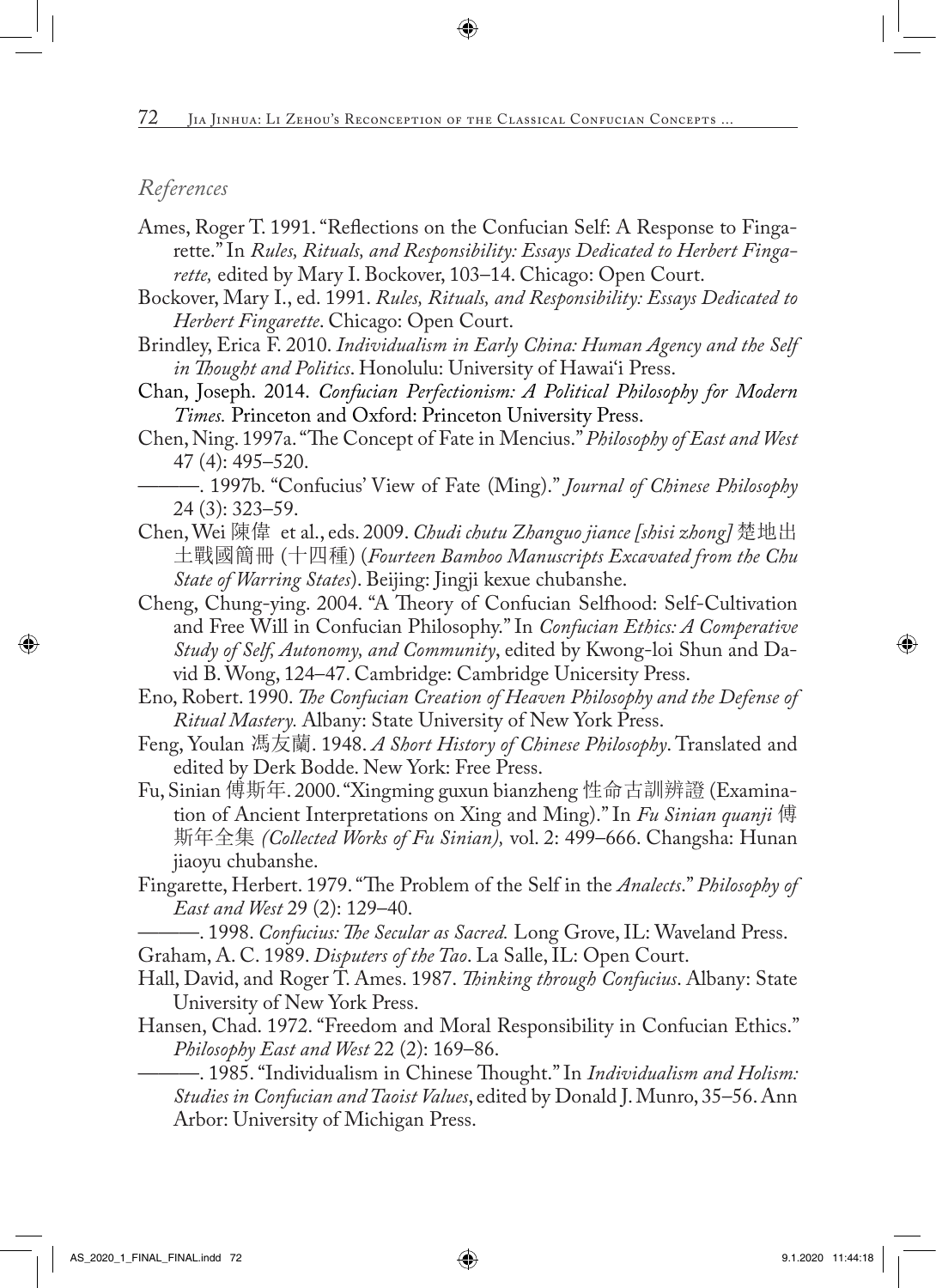- Hegel, Georg Wilhelm Friedrich. 1956. *The Philosophy of History*. Translated by J. Sibree. New York: Dover.
- Hu, Shi 胡適. 1919. *Zhongguo zhexueshi dagang* 中國哲學史大綱 (*Outline of Chinese Philosophy History*). Beijing: Shangwu yinshuguan.
- Jia, Jinhua. 2016. "Li Zehou's Reconception of Confucian Ethics of Emotion." *Philosophy East and West* 66 (3): 757–86.
- King, Ambrose Y. C. 金耀基. 1985. "The Individual and Group in Confucianism." In *Individualism and Holism: Studies in Confucian and Taoist Values*, edited by Donald J. Munro, 57–70. Ann Arbor: University of Michigan Press.
- ———. 1992. *Zhongguo shehui yu wenhua* 中國社會與文化 (*Chinese Society and Culture*). Hong Kong: Oxford University Press.
- Korsgaard, Christine M. 1996. *Kant's Moral Philosophy*. New York: Cambridge University Press.
- Lau, D. C., trans. 1979. *The Analects*. London: Penguin Books.
- Li, Zehou 李澤厚. 1979a. *Pipan zhexue de pipan: Kangde shuping* 批判哲學的批 判: 康德述評 (*A New Approach to Kant: Critique of the Critical Philosophy*). Beijing: Renmin chubanshe.
	- ———. 1979b. *Zhongguo jindai sixiang shilun* 中國近代思想史論 (*On the History of Early Modern Chinese Thought*). Beijing: Renmin chubanshe.
	- ———. 1980. "Kongzi zai pingjia 孔子再評價 (Reevaluation of Confucius)." *Zhongguo shehui kexue* 中國社會科學 (*Chinese Social Science*) 2: 87–89.
	- ———. 1981a. *Meixue lunji* 美學論集 (*Essays on Aethetics*). Shanghai: Shanghai wenyi chubanshe.
	- ———. 1981b. *Mei de licheng* 美的歷程 (*The Path of Beauty*). Beijing: Wenwu chubanshe.
		- ———. 1985. *Zhongguo gudai sixiang shilun* 中國古代思想史論 (*On the History of Ancient Chinese Thought*). Beijing: Renmin chubanshe.
	- ———. 1987. *Zhongguo xiandai sixiang shilun* 中國現代思想史論 (*On the History of Modern Chinese Thought*). Beijing: Dongfang chubanshe.
	- ———. 1989. *Meixue si jiang* 美學四講 (*Four Essays on Aesthetics*). Beijing: Sanlian shudian.
	- ———. 1998. *Lunyu jindu* 論語今讀 (*Reading the Analects Today*). Hong Kong: Tiandi tushu gongsi.
		- ———. 1999. "'Subjectivity' and 'Subjectality': A Response." *Philosophy East and West* 49 (2): 174–83.
		- ———. 2011. *Lunlixue gangyao* 倫理學綱要 (*Outline of Ethics*). Beijing: Peking University Press.
		- ———. 2014. *Huiying Sangde'er ji qita* 回應桑德爾及其他 (*A Response to Michael Sandel and Other Matters*). Beijing: Sanlian shudian.
		- ———. 2015. *You wu dao li shi li gui ren* 由巫到禮釋禮歸仁 (*From Shamanism to Ritual Regulations and Humaneness*). Beijing: SDX Joint Publishing Company.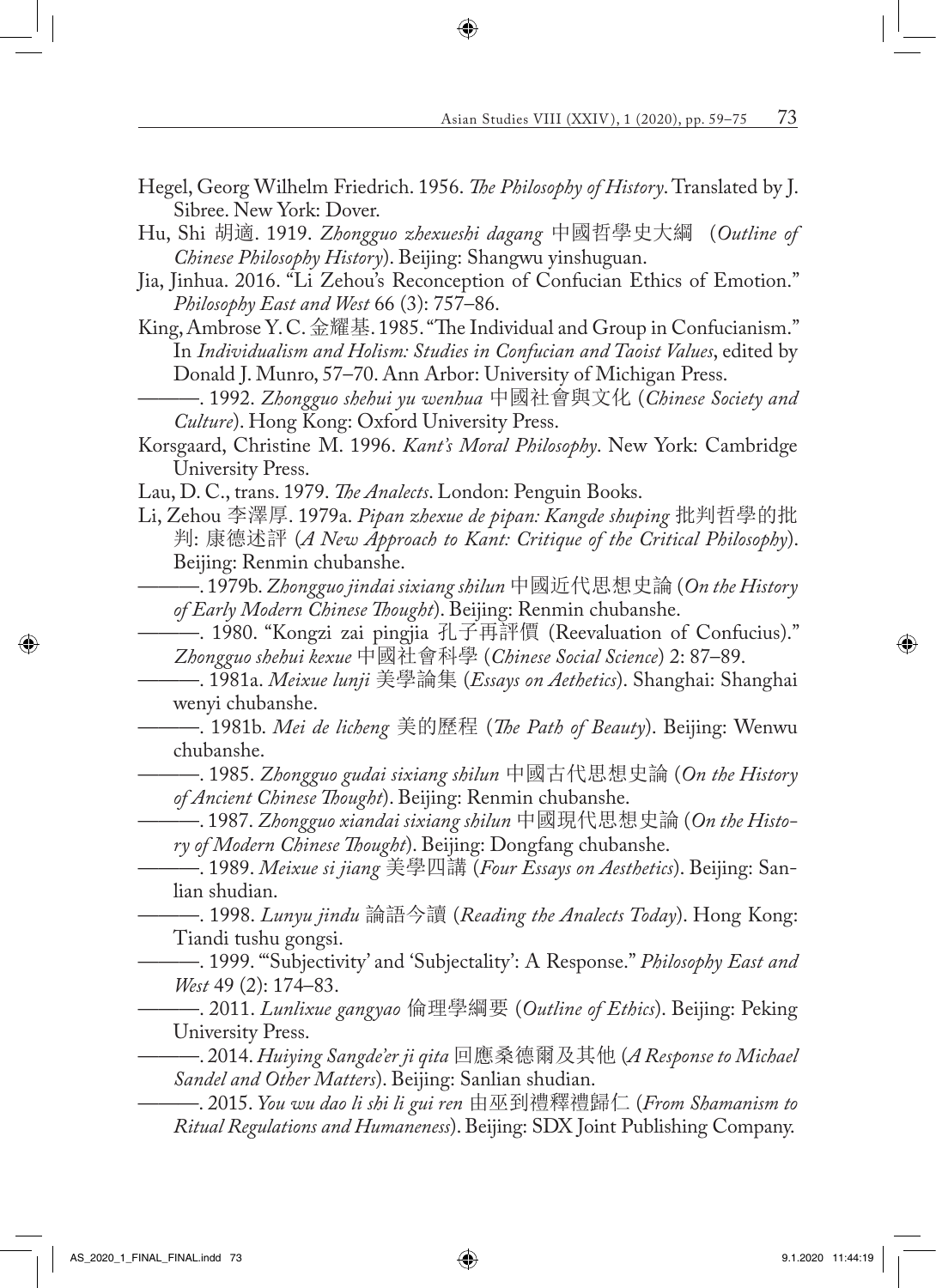———. 2017. *Lunlixue gangyao xupian* 倫理學綱要續篇 (*Sequel to Ouline of Ethics*). Beijing: Sanlian shudian.

–––—. 2018a. *A New Approach to Kant: A Confucian-Marxist's Viewpoint.* Singapore: Springer Nature.

———. 2018b. "Guanyu 'Lunlixue zonglangiao' de shuoming (2018) 關于 '倫理 學總覽表' 的說明 (Explanation to 'A General Table of Ethics')." *Zhongguo wenhua* 中國文化 (*Chinese Culture*) 1: 1–15.

- ———. 2018c. *The Origins of Chinese Thought: From Shamanism to Ritual Regulations and Humaneness.* Translated by Robert A. Carleo III. Leiden: Brill.
- Liang, Shuming 梁漱溟. 1974. *Zhongguo wenhua yaoyi* 中國文化要義 (*Essentials of Chinese Culture*). Taibei: Zhongzheng shuju.
- Miyazaki, Ichisada 宮崎市定. 1963. "Chūgoku kodai ni okeru ten to mei to tenmei no shisō 中國古代における天と命と天命思想 (Tian, Ming and Heaven's Mandate in Ancient China)." *Shirin* 史林 (*Historical Studies*) 46 (1): 81–104.
- Mori, Mikisaburô 森三樹三郎. 1971. *Joko yori Kandai ni itaru seimeikan no tenkai: jinseiron to unmeikan no rekishi* 上古より漢代に至る性命觀の展開: 人生 論と運命観の歴史 (*Development of the Concept of Xing and Ming from Ancient to Han Dynasty: A History of Outlook on Life and Destiny*). Tokyo: Sobunsha.
- Munro, Donald J., ed. 1985. *Individualism and Holism: Studies in Confucian and Taoist Values*. Ann Arbor: University of Michigan.
- Perkins, Franklin. 2002. "Mencius, Emotion, and Autonomy." *Journal of Chinese Philosophy* 29 (2): 207–26.
- Roetz, Heiner. 1993. *Confucian Ethics of the Axial Age*. Albany, N.Y.: State University of New York Press.
- Rosemont, Henry Jr. 2004. "Whose Democracy? Which Rights? A Confucian Critique of Modern Western Liberalism." In *Confucian Ethics: A Comperative Study of Self, Autonomy, and Community*, edited by Kwong-loi Shun and David B. Wong, 49–71. Cambridge: Cambridge Unicersity Press.
	- ———. 2015. *Against Individualism: A Confucian Rethinking of the Foundations of Morality, Politics, Family, and Religion*. New York: Lexington Books.
- Ruan, Yuan 阮元. 1982. "Xingming guxun 性命古訓 (Ancient Interpretations on Xing and Ming)." *Yanjingshi ji* 揅經室集 (*Collection of Scripture Studio*) 1: 211–36. Taibei: Shijie shuju.
- Schwartz, Benjamin. 1985. *The World of Thought in Ancient China.* Cambridge, MA: Harvard University Press.
- Shun, Kwong-loi. 2000. *Mencius and Early Chinese Thought.* Stanford, Calif.: Stanford University Press.

———. 2004. "Conception of the Person in Early Confucian Thought." In *Confucian Ethics: A Comperative Study of Self, Autonomy, and Community*, edited by Kwong-loi Shun and David B. Wong, 183–99. Cambridge: Cambridge Unicersity Press.